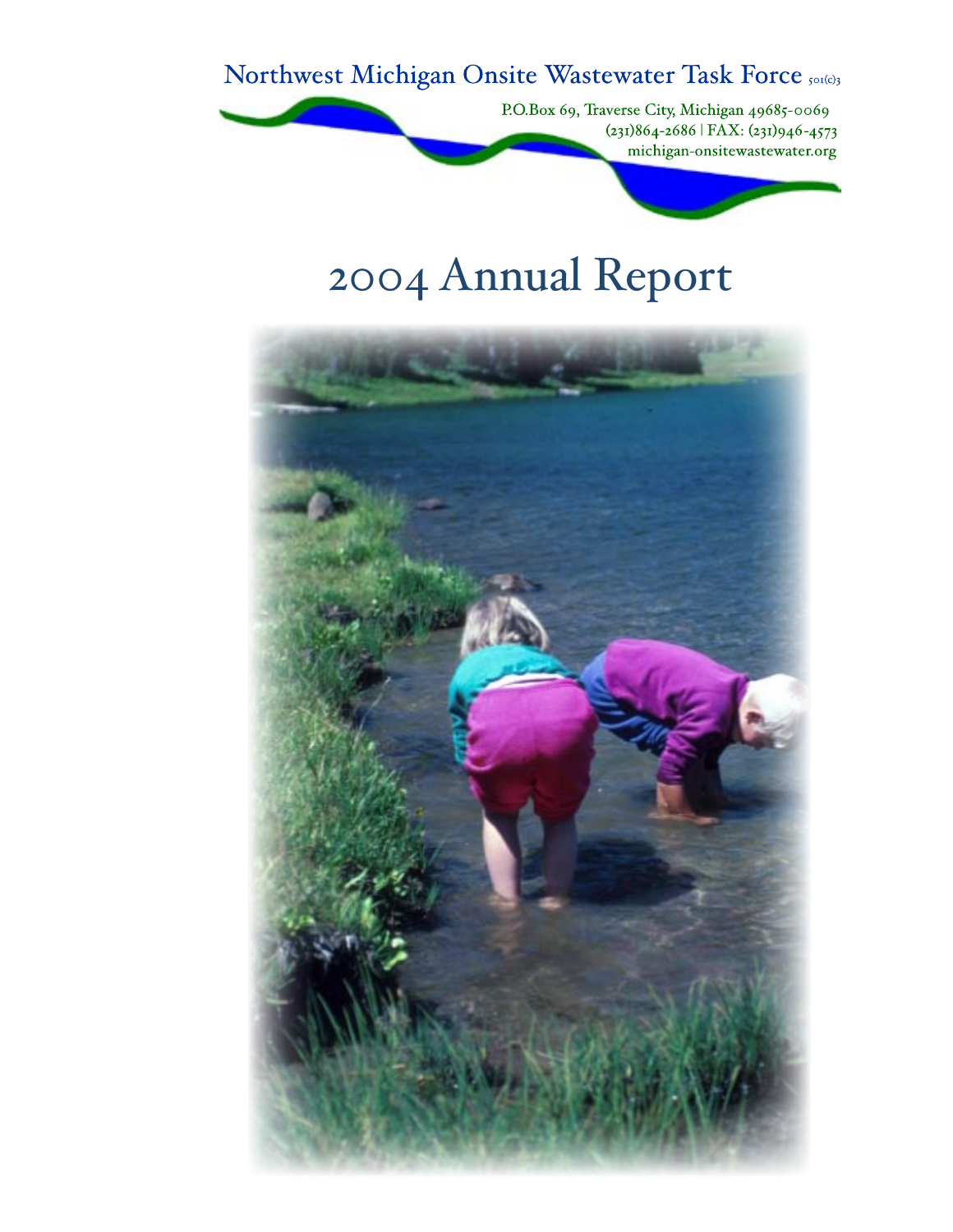# **Introduction by the Chair. John Kelley. Planner Long Lake Township**

It is the Mission of the NWMOWTF to act as a regional clearing house for information, education and advocacy for viable, technologically sound and proven onsite wastewater systems that go beyond the standard septic and drain field.

The Task Force became a fully fledged 501(c)3 organization in August of 2003 under the guidance of the Joyce Foundation. Our purpose is to demonstrate that onsite wastewater treatment technologies which are accepted, proven and permitted in other states can and will work here in Michigan. The impetus is that the majority of new development in our area is taking place without a connection to a municipal sanitary sewer and little likelihood of being connected in the future, either because of cost or location. Northwest Michigan sandy glacial soils are particularly vulnerable to acceleration of groundwater contamination. We are committed to wastewater innovation which contributes to ground and surface water protection policies and practises.

Currently Michigan is one of only two remaining states which do not have a statewide Sanitary Code to regulate the installation, operation and maintenance of onsite systems. State regulations cover municipal sewer and treatment facilities but an estimated 30% of households still rely on onsite technologies which produce approximately 120,000,000 gallons of septage a year. Because of our regional base, we are one of the entities currently working with the Michigan DEQ team to develop Michigan's first draft State Sanitary Code.

The Task Force is taking a dual approach to addressing this unquantified, but potentially serious, threat to our groundwater and, ultimately, our drinking water supply.

*One:* We have formed partnerships with organizations such as Michigan State University, Michigan Groundwater Stewardship, Michigan Rural Water Association and Michigan Onsite Wastewater Recycling Association. Through these partnerships we are undertaking a broad public outreach campaign to educate elected officials and their constituents on the proper care and operation of current onsite systems. At the same time we will be imparting information that alternative technologies are available which far surpass basic septic tank treatment.

*Two:* The central issue, and one which has helped drive the newly created Department of Environmental Quality team currently working on a proposed state sanitary code, is the difficulty of getting such alternative systems permitted, installed and monitored. Only by long term operation and monitoring will the technology become generally accepted, available at a reasonable cost, and garner the confidence of local government, developers, onsite installers and regulators .

 The Task Force consistently sends this message - that traditional means of regulating and monitoring septic system installation and operation are simply not adequate or uniformly and fairly applied. Change to meet the needs of a growing, developing, northwest lower Michigan population, while also protecting our most precious natural areas, is urgently required.

The leadership shown by the Joyce Foundation has given an invaluable legitimacy to our efforts.

We are working in close partnership with the US Environmental Protection Agency to promote the implementation of the Voluntary Manual for management of clustered and decentralized onsite systems. Municipal sewer collection systems and treatment facilities are extremely costly to design, build and operate.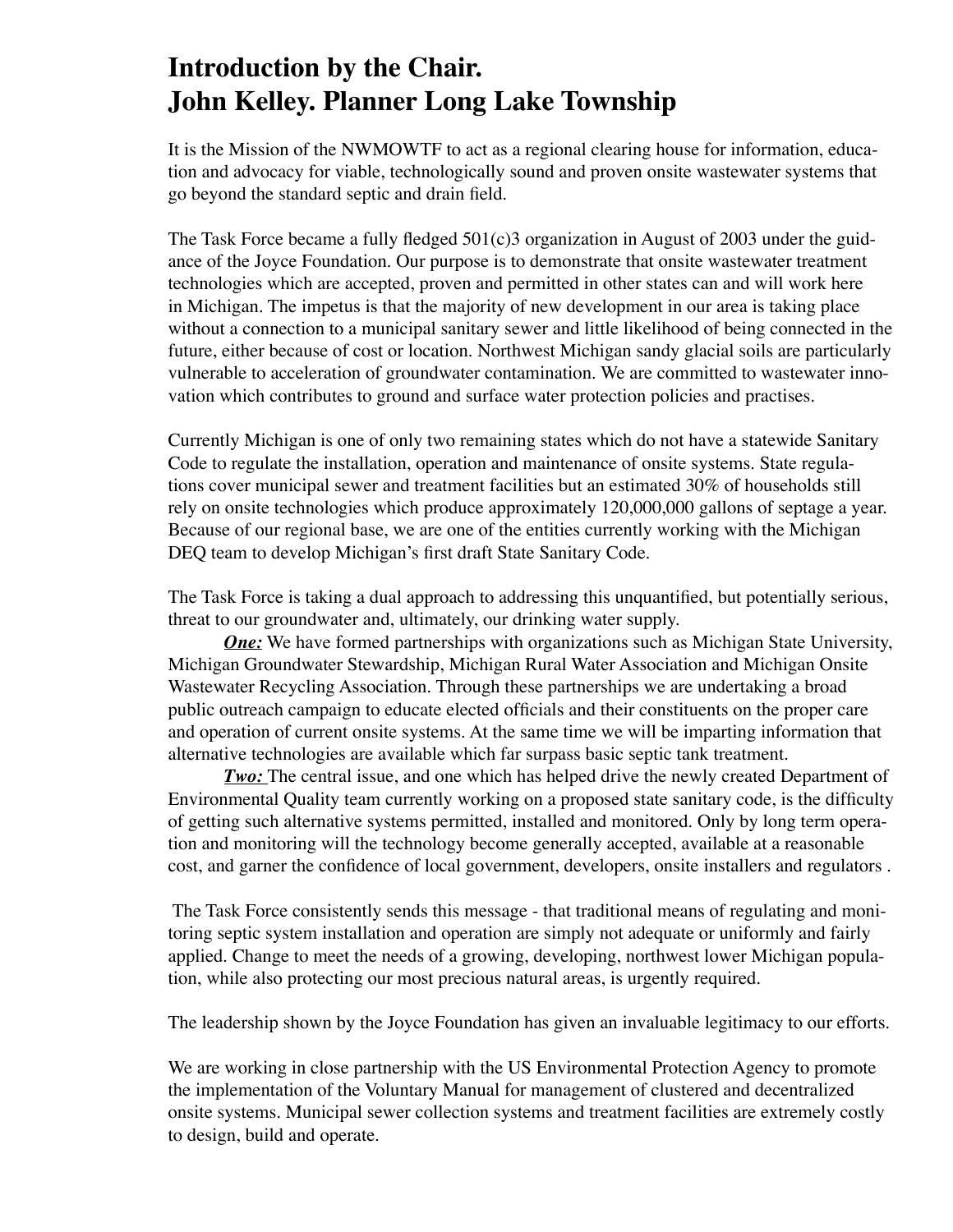The process from discussion to actual construction can deeply divide and polarize communities. However, the fact is inescapable that the production of wastewater from homes and businesses, poses an ever increasing threat to groundwater and drinking water quality. The Task Force is seeking to prove by example that there is a middle ground and the technology does work. The proof however, will need to be shown through working, sustainable demonstration sites - working here, in our region, on our soils.

This is an opportunity to make a profound impact on the living environment and demonstrate that sound technology does exist and can work effectively without forcing local governments or home owners to saddle themselves with a 40 year debt repayment and operation and upkeep bills. Although innovative systems and technologies are in use elsewhere in the U.S., they are in their infancy her in Michigan. The proof will be in the longevity and sustainability of systems in use and operating to code. Local officials are understandably reluctant to take aleap of faith without seeing hard evidence that anything other than what is now ʻthe norm' works and works well.

In order to distribute information and latest technology updates, we maintain a data base comprehensive list of government officials, health department and environmental science and engineering officers, staff and consultants, state and federal and private funding agencies, local citizen environment and lake association members, ground water protection and drinking water operating entities. Our web site, www.michigan-onsitewastewater.org, shares available, current, written and internet based information. A web based ListServ has proven to be appreciated and well used.

National and Michigan Onsite Wastewater Recycling Association, National Small Flows Clearinghouse, Michigan State University, Michigan Groundwater Stewardship and Michigan Rural Water Association partner in investigating such matters as: health department budgets, county septic regulations, local population projections, the age of existing homes and septic systems, availability and suitability of alternative systems, water quality, and all aspects of septic pumping and disposal, including costs.

The goal of this 501(c)3 Task Force is to engage in activities which educate the public, local and regional policy decision makers on the advanced nature and application of onsite wastewater technologies.

We firmly believe that sound land use decisions, which protect the natural environment, go hand in hand with sound infrastructure planning and the appropriate application of such technologies. Although we advocate the adoption of proven advanced onsite systems, we do not advocate their use to invade environmentally sensitive areas. The Task Force demonstrates that the adoption of advanced wastewater treatment technology is an added protection for existing property owners and is a tool to implement or reinforce sound local planning and zoning.

Any change in attitude first requires creating a basic public understanding that an environmental problem with onsite wastewater collection and treatment potentially and actually exists. We are fighting ignorance and apathy - the ʻout of sight, out of mind' reality. Acceptance that innovative, alternative options for collecting, treating and disposal of onsite wastewater work, and work well, will only come after clear, consistent, continuing education to create awareness that onsite wastewater does indeed pose a serious threat to both surface water, groundwater and drinking water.

#### *John Kelley. Chair*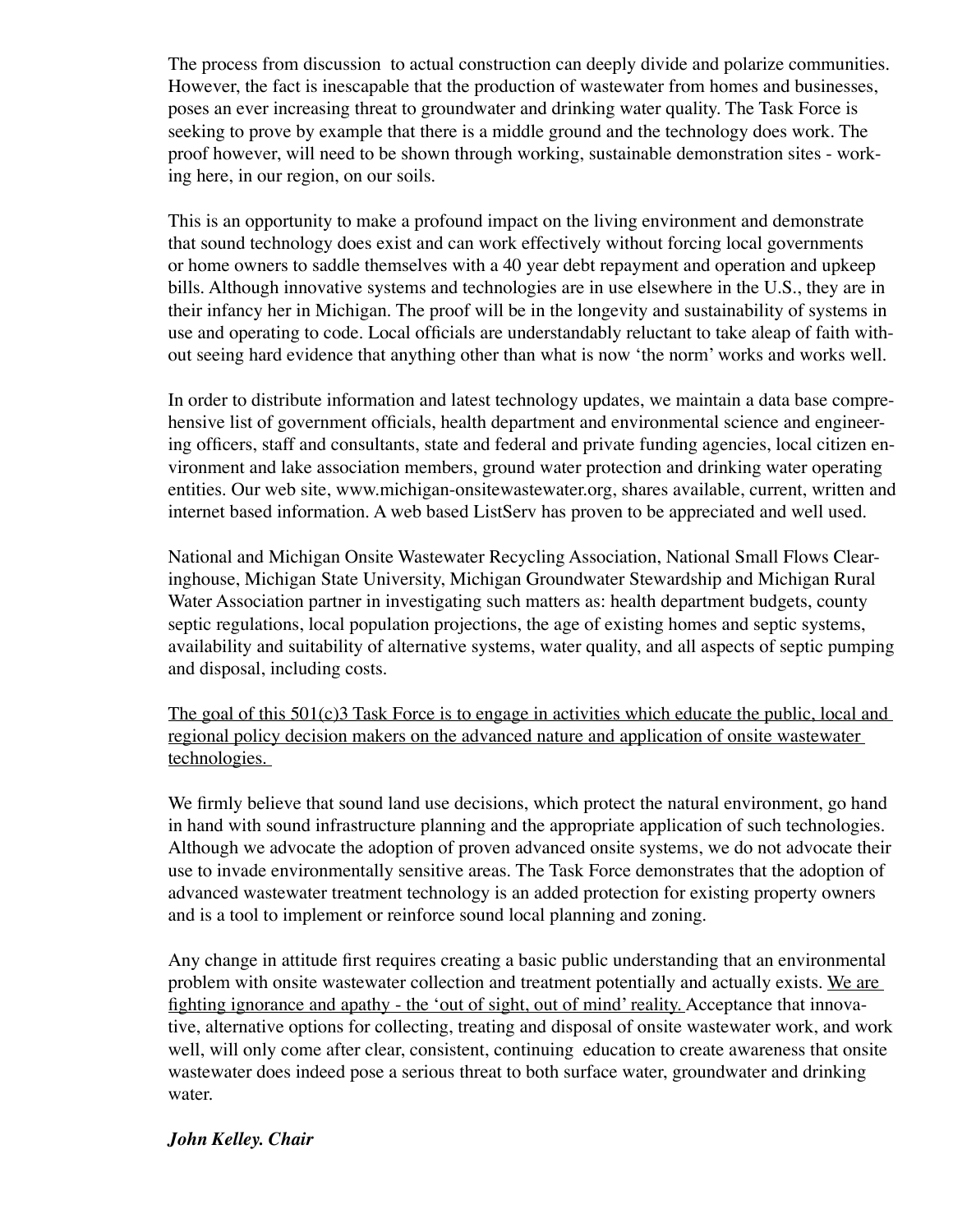## **Task Force 2004 Board composition**

| Board Chair: *John Kelley. Planner. Long Lake Township |  |                                                                                                                                                                                               |  |
|--------------------------------------------------------|--|-----------------------------------------------------------------------------------------------------------------------------------------------------------------------------------------------|--|
|                                                        |  | (231) 946-2249 planner@longlaketownship.com                                                                                                                                                   |  |
| <b>Vice Chair:</b>                                     |  | * William Crawford Director Benzie-Leelanau Health Department<br>231)882-4409   FAX#: (231)882-2204 wcrawford@bldhd.org                                                                       |  |
| Secretary:                                             |  | * Dendra J. Best. Village of Bear Lake Wellhead Protection<br>Treasurer Manistee Co. Library System.<br>Member Michigan League for Human Services<br>(231)864-2686 webservices@deertracks.com |  |
| <b>Treasurer:</b>                                      |  | *Krysti Baker. Zoning Administrator Green Lake Township<br>(231)276-9329   FAX#: (231)276-9388 greenlak@traverse.net                                                                          |  |
| <b>Board Members:</b>                                  |  | Anne Brasie. Executive Director The Watershed Center<br>232 Front Street, Traverse City, MI 49684 (231)935-1514                                                                               |  |
|                                                        |  | Peter Read. Century 21 Real Estate. Traverse Area Association of Realtors<br>591 Keystone Road, S., Traverse City, MI 49686 (231)633-1165                                                     |  |
|                                                        |  | Chris Updegraff. Michigan Concrete Septic Tank Association<br>510 Fifth Street, Cadillac, MI 49601 (800)937-3466                                                                              |  |
|                                                        |  | Kelly Hon. Michigan Rural Water Association<br>P.O.Box 960, Harrison, MI 48625-0960 (989)539-4111                                                                                             |  |
|                                                        |  | Michael Jones. R.S. Northwest Michigan Community Health Agency<br>202 W. Garfield, Charlevoix, MI 49720 (231)547-6523                                                                         |  |
|                                                        |  | Madeline Houdek - Secretary. Michigan Septic Tank Association<br>Houdek's Pumping Service, Inc.<br>7531 E. Duck Lake Road - Lake Leelanau MI 49653 (231) 256-9241                             |  |
|                                                        |  | There is currently one Board Vacancy                                                                                                                                                          |  |

#### **Professional and Technical Advisors:**

 \*Dr. Theodore Loudon. P.E. Michigan State University \*Dr. Richard Otis Ph.D., P.E., DEE. Vice President of Applied Technologies Madison, WI office of Ayres Associates. \*Megan Olds. Regional Planning Program Manager Northwest Michigan Council of Governments.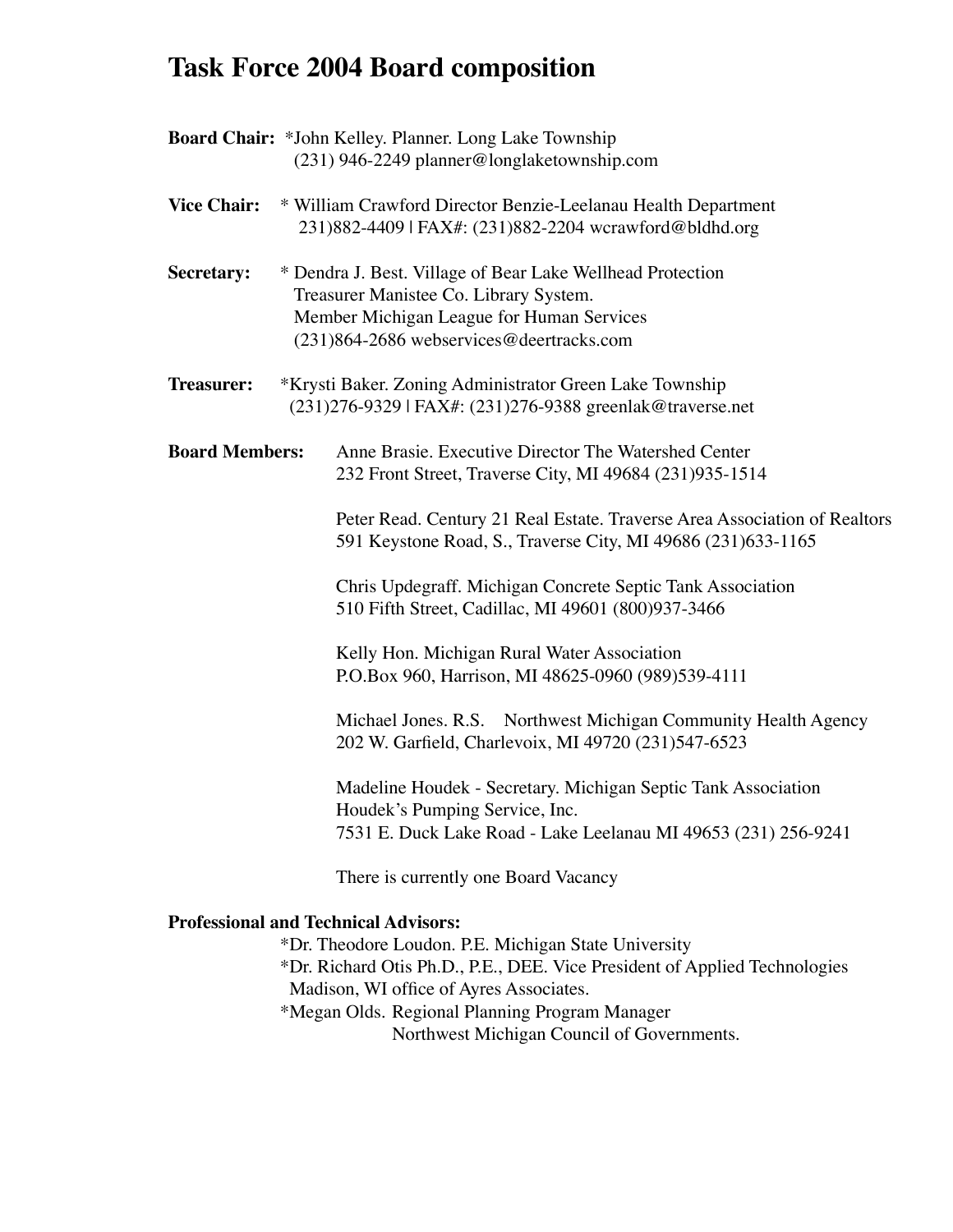### **2004 Task Force activities**

*January:* The Task Force completed a comprehensive revision of the Bylaws: establishing an official address, increased the size of the Board to properly represent our 17 County/4 Health District service area, designate a calendar Fiscal Year, instituted a system of fiscal internal controls, better defined Officer / Board duties and attended the Michigan Onsite Conference in East Lansing as a presenter.



 *February:* A General Public Meeting was held at Shanty Creek Resort, Bellaire, Antrim County. Speakers were: *Dana Debel:* Governor Granholm's environmental policy advisor, who discussed the environmental water protection / septic management proposals referenced in the Governor's State of The State Address and proposed Water Legacy Act.

*Dr. Roberta Dow:* District Ground/Freshwater Agent. Michigan State University Grand Traverse County Extension who demonstrated the relationship between onsite wastewater practices and groundwater protection issues.

*Harold Chase*: Senator Carl Levin's northern Michigan representative who provided a federal overview of relevant grants, grant awards and program funding, policy issues and environmental and public health issues affecting northern Michigan.<br>Network Michigan Orally Wastewater Tink Force and



*March:* The Task Force formalized a technical consulting contract with Dr. Ted Loudon. Michigan State University. Following the Shanty Creek meeting, Michigan Department of Environmental Quality formally requested the Task Force to participate as a Stake holder in developing a Statewide Sanitary Code.

Vice Chair William Crawford is our representative. The Task Force purchased Broadform General Liability Insurance Coverage.

A full color information folder was printed.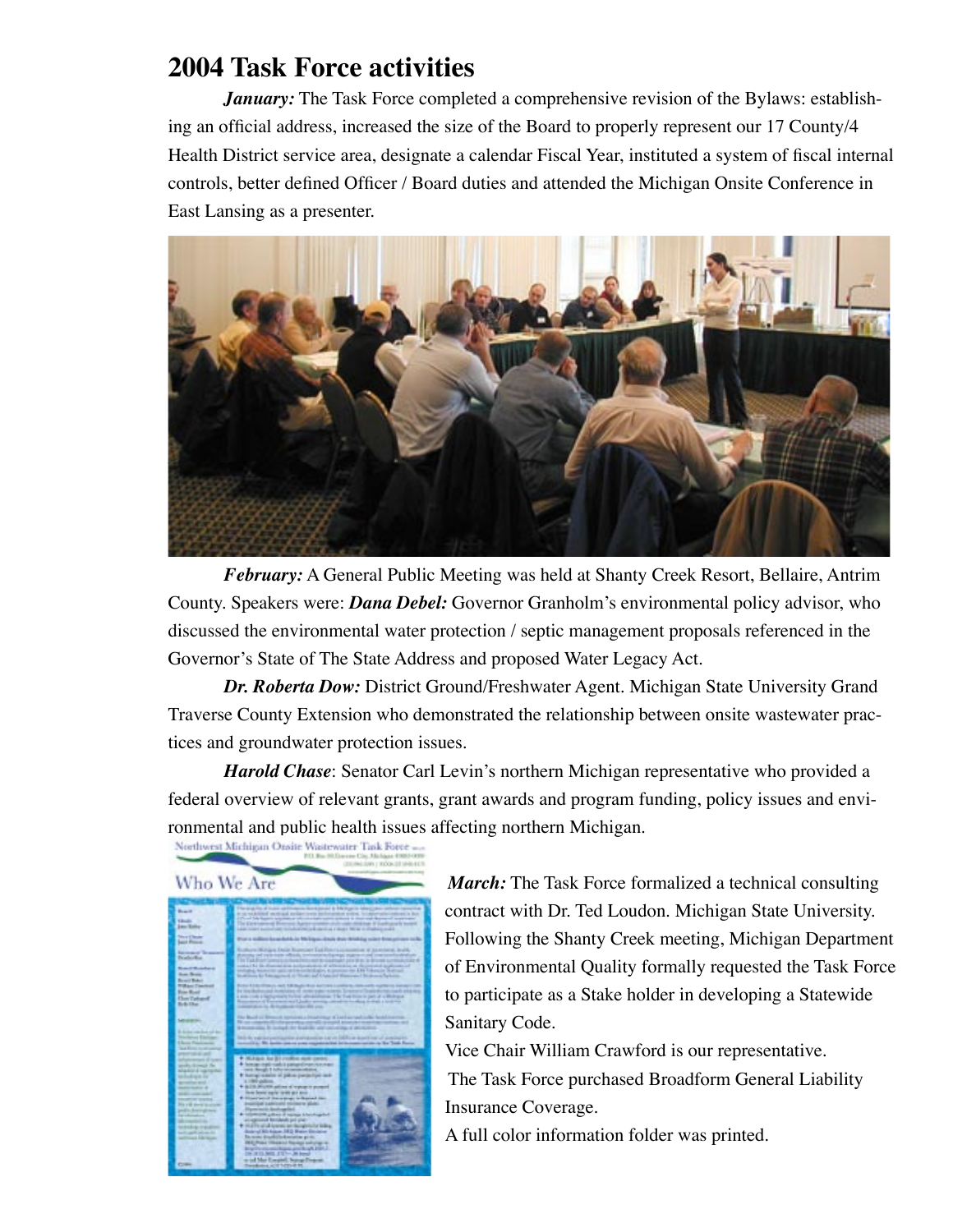*April:* New Board member Kelly Hon of Michigan Rural Water Association joined the Task Force. In order to establish financial credibility, the Task Force submitted its initial partial year IRS 990, State of Michigan Charitable Solicitation Permit and switched to QuickBooks Pro Accounting software to format and report to the Board on a full accrual basis.



The Board approved the suggested MSU Groundwater Stewardship, community education format as supplied by Dr. Roberta Dow,. Groundwater flow and septic system models were purchased and loaned to MSU GSP.

It was the consensus of the board to ask the Joyce Foundation for permission to reallocate funds to review and recommence monitoring of several EPA alternative sites in Benzie County.

**On Earth Day Weekend**, the Task Force participated in a "Responsible Development:Sustainable Energy Fair" in conjunction with the Little River Band of Ottawa and the Manistee Citizens for Responsible development.

*May:* The Task Force held a Strategic Planning meeting and a Public Education meet-



ing in Onekama. Dr. Richard Otis discussed the EPA Voluntary Management Guidelines for Clustered and Decentralized Systems and the application of Model One to a small lakefront community such as Onekama in Manistee County.

 The Task Force purchased 1000 MSU Septic System Management brochures, 1000 National Small Flows Clearinghouse brochures on alternative types of systems and 1000 2 color 4 x 6 postcard and post or deliver to all units of local government in our service area. Purpose being to inform all units of our mailing and web address and encourage them to sign up for our web ListServ as the most cost effective and timely way to inform them of current status of delibera-



tions on the state Sanitary Code.

*June:* Groundwater workshops began, utilizing 4 Americorps volunteers working from the regional Conservation District Offices. A free fecal coloform test was given away at each workshop. Shown here is a presentation given to the Bear Lake Womens Club. Representatives from an estimated 100 Townships and groups saw this presentation.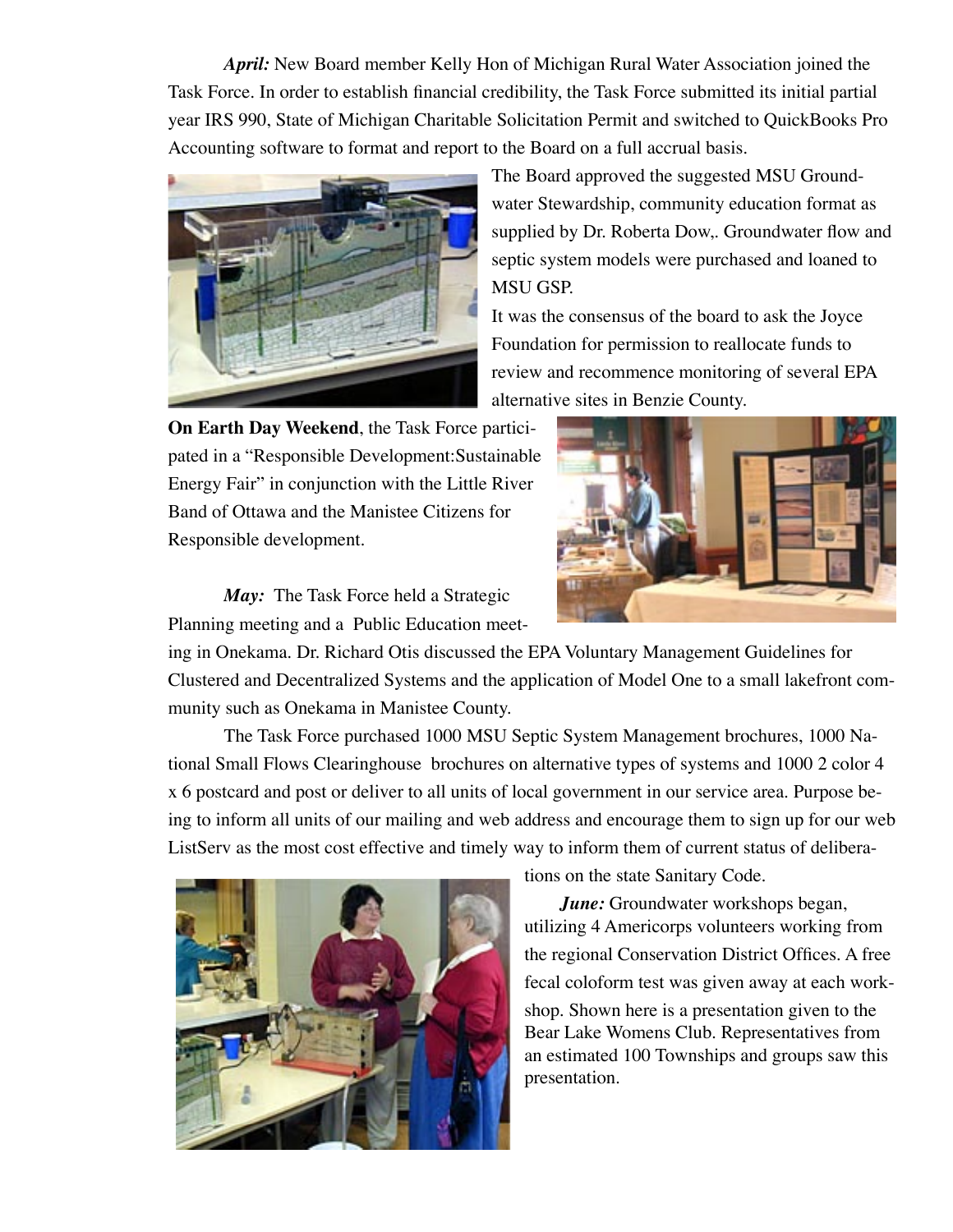

*July:* Dr. Loudon conducted a workshop on above ground systems. i.e. mounds, holding tanks, aerobic systems - design, suitability and maintenance issues. - at the Great Lakes Water Studies Institute at the Great Lakes Campus of Northwest Michigan College in Traverse City.

 The Task Force appointed Northwest Michigan Community Health Agency's Michael Jones, Sanitarian for Charlevoix County as a Board Member. Madelyn Houdek- Michigan Septic Tank Association Secretary, with Mark Scott as alternate, filled the remaining Board seat.



*August:* The Task Force Board met at the Ralph P. MacMullan Center and Kirtland Community College in Roscommon County. Kathleen Halvorsen from Michigan Technological University discussed their Joyce Foundation funded "Strengths and Weaknesses of Great Lakes Onsite Sewage System Regulatory Programs." In 2003, MTU surveyed 100% of regulators in states which border the Great Lakes in a research effort to identify gaps in regulation of onsite septic systems. 51 of Michigan's 83 counties were represented in the responses MTU received. A copy of that report may be downloaded from the Task Force web site.

 These survey results are timely in light of the efforts of the State Department of Environmental Quality's Task Force formed to draft Michigan's first State Sanitary Code and the introduc-

tion, on August 4 2004, of House Bill 6106.(A copy of the Bill may be downloaded from http:// www.mileg.org/documents/2003-2004/billintroduced/house/pdf/2004-HIB-6106.pdf ) The Task Force compiled Onsite Reports from all 17 county MI health departments.

*Review of potential demonstration sites for innovative Onsite Systems: Dr. Ted Loudon* In 2004, 5 sites where a traditional septic onsite system is either not feasible or an additional treatment component is a viable proposition were surveyed. This report will be used to support an application for funding to construct a minimum of two working demonstration sites in 2005.

*Au Sable Institute:* In Mancelona, Antrim County. An estimate is \$50,000 for full replacement. The site is a lakefront group of cottages at an educational facility suitable for a permitable Advantex or Biolytix system. Global Remediation Inc. has already done pre- engineering work.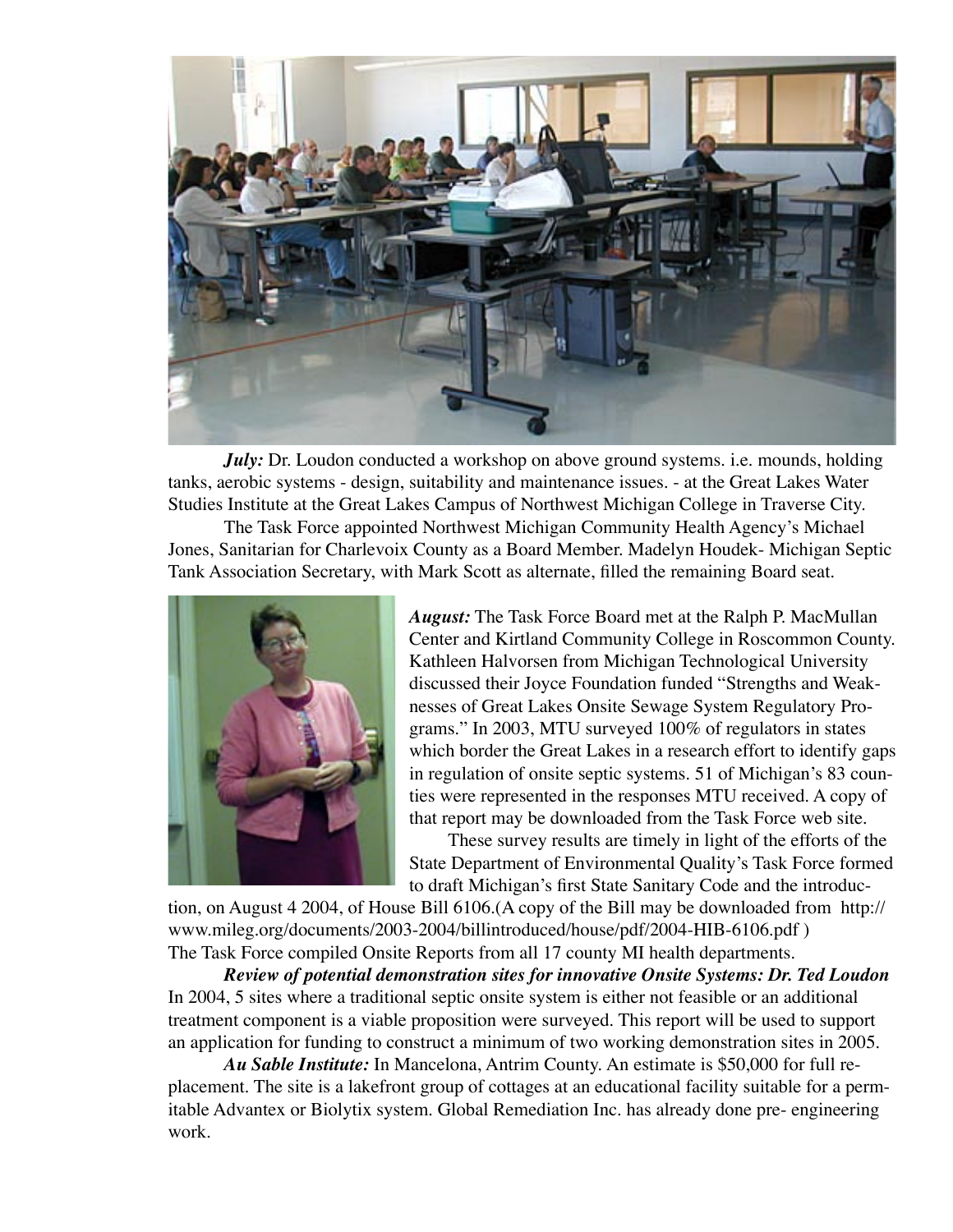

*Boardman River Nature Center:* Located just south of Traverse City in Grand Traverse County. A preliminary site plan and fund raising campaign exists. An advanced system is a good match for their mission of environmental and water conservation. With offices and meeting room for up to 90, a constructed wetland, potential toilets flushing with recycled water could lead to a 50 -80% water saving. Our role will be to assist with planning, design and funding.





A typical northern Michigan small lot, individual home. The space shown is the current location of the drain field. This 3 bedroom home was occupied by a single older resident who was already experiencing back up problems.

*Well closures:* On August 12, the first of 4 Task Force funded abandoned well closings took place at Summit Park in Mason County. Dendra Best attended on behalf of the Task Force. Sponsored in conjunction

with Mason, Manistee, Lake Conservation District, the event was very well attended. More photographs and information are on the Task Force web site. Mike Jones attended the August 25 Boyne City closing. Chris Updegraff attended at Boon August 21. John Kelley on August 24 in Traverse City.

 This proved to be a highly effective way to publicize the link between surface and groundwater contamination and the danger of an abandoned well becoming a direct conduit to pollution of a drinking water aquifer. It was



also an opportunity to demonstrate the groundwater flow models and show how a shallow drinking well can easily become compromised by a failing onsite system.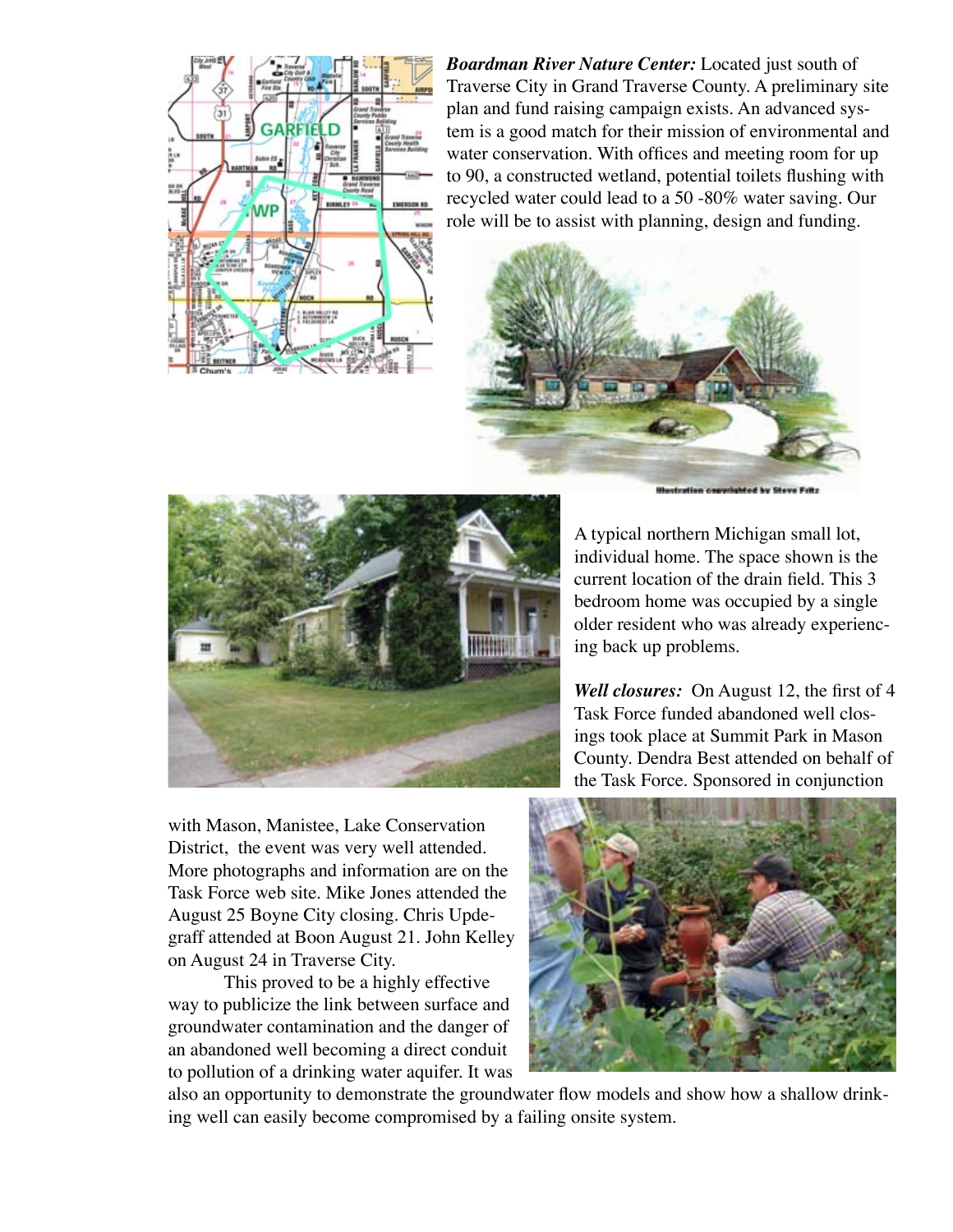The Task Force received a request from Dave Neiger, Benzie County Planning for a NWMOWTF representative to attend their next 3 Planning Commission meetings. Bill Crawford, and two DEQ representatives were asked to discuss set back ordinances for lake shore property and suitable soil structures.

 The Task Force received a request from Filer Township in Manistee County for a NWMOWTF Board Member to attend a September DDA meeting. Filer Township is considering alternative treatment and/or clustered systems. Dendra Best attended.

 The Task Force received a request from Pentwater Township/Village and Lake Association in Oceana County to attend a joint Special Meeting to present onsite options. This municipal partnership are considering a Master Utility Plan. Dendra Best attended.



 *August:* Joyce Foundation awarded a second project support grant for the period September 2005 - December 2005.

 *September:* Janet Person reluctantly resigned from the Board because of additional work pressure.

*October:* The Task Force held a Planning Meeting which affirmed we were still operating in compliance with the Mission Statement.

*[It is the mission of the Northwest Michigan Onsite Wastewater Task Force to encourage preservation and protection of drinking and surface water quality through adoption of appropriate technologies and operation and maintenance of onsite wastewater treatment systems. We serve as a nonprofit clearinghouse for education, information on available technologies, regulations, and applications in northwest Michigan.]*

The above statement says ʻwho we are'. Those present agreed that a ʻwhat we do' statement should be included.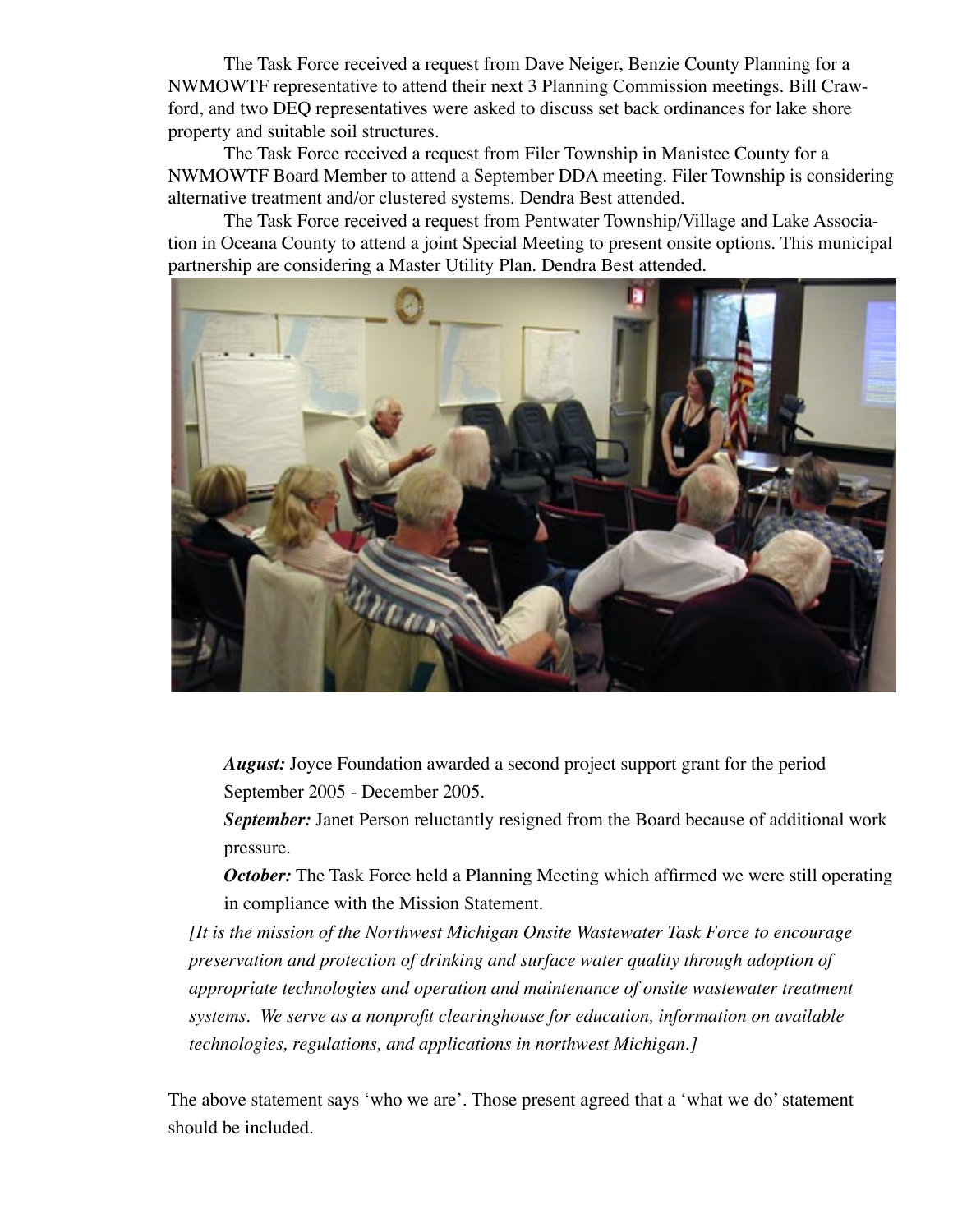*The goal of this 501(c)3 Task Force is to engage in activities which educate the public, local and regional policy decision makers on the advanced nature and application of onsite wastewater technologies.* 

 *We firmly believe that sound land use decisions, which protect the natural environment, go hand in hand with sound infrastructure planning and the appropriate application of such technologies. Although we advocate the adoption of proven advanced onsite systems, we do not advocate their use to invade environmentally sensitive areas.* 

 *The Task Force demonstrates that the adoption of advanced wastewater treatment technology is an added protection for existing property owners and is a tool to implement or reinforce sound local planning and zoning.* 

 *The Task Force accomplishes it's Mission by 2 actions: public education and identifying demonstration sites. We build regional networks and partnerships through public education and outreach. We bring information directly to elected and appointed local government officials and also to their constituents via their local community organizations.*  We offer working demonstrations of available proven onsite wastewater treatment *technologies and advocate the clustered decentralized management models as published by US Environmental Protection Agency.*

The Planning Meeting defined appropriate income producing activities to enable the Task Force to sustain and expand its activities beyond the life of the Joyce Foundation funding period.

In October, Bill Crawford, Director Benzie Leelanau Health Department assumed the position as Board Vice Chair.

*Onekama Township, Manistee County,* convened a Special Meeting to formally agree to accept and participate in our RME planning grant. A letter of confirmation has been received from the Onekama Township Clerk. A preliminary meeting with the Onekama Water and Sanitation Committee discussed the upcoming State Sanitary Code, establishing a planning structure, a time line and rules of conduct. Onekama plans to begin face to face facilitated meetings with Dr. Otis in early Spring, but begin telephone and pre-planning meetings as soon as possible.

Task Force Chair John Kelley became a member of NOWRA, National Wastewater Recycling Association. The Task Force became an affiliate member of the Traverse Area Association of Realtors to strengthen our education and environmental links to that section of our service area.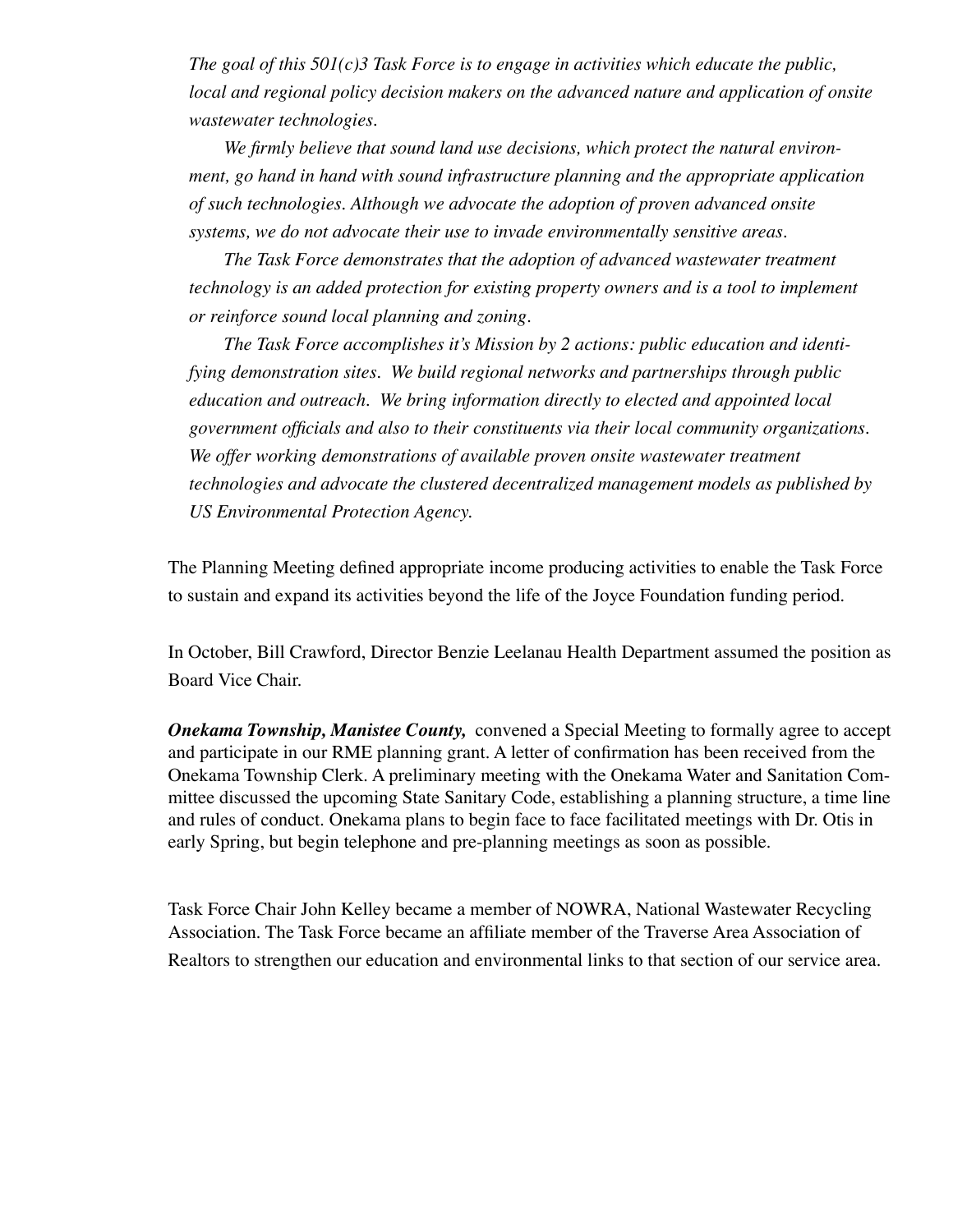

**No one really likes to talk about this smelly issue, but on October 25, the Northwest Michigan Onsite Wastewater Task Force presented the first of 2 symposiums at the new Great Lakes Water Studies Institute (GLWSI) and Maritime Center of Northwest Michigan College in Traverse City on the topic of dealing with human and industrial waste.**

From 9.30 am - 4.30 pm at the Hagerty Center ʻRoom C' of the Great Lakes Water Studies Institute Traverse City, in partnership with Northwest Michigan Council of Governments (NWMCOG) and LIAA (Land Information Access Association) regional, federal and state response to wastewater collection and treatment was addressed.

The goals of the Northwest Michigan Onsite Wastewater Task Force, which serves the 17 county northwest Michigan region, are: to build networks and partnerships with like minded water quality/ land use groups to address the management of wastewater collection and treatment, educate local and regional policy decision makers on the options available, conduct information and education workshops, offer working demonstrations of proven advanced onsite wastewater treatment technologies and advocate the clustered decentralized management models as published by US Environmental Protection Agency.

In this, the first of 2 symposiums on incorporating onsite wastewater planning as part of infrastructure mapping and land use planning, the Task Force joined forces with NWMCOG and LIAA. All 3 groups are actively pursuing cooperative, regional approaches to land use / quality of life issues based on protecting this area's most precious, and threatened, resource - surface water and groundwater while identifying 21st. Century ways to treat and dispose of wastewater from both commercial and residential onsite systems.

With the fast pace of growth and the pressure of development reaching ever further into northern Michigan small rural communities - identifying appropriate options to treat human and industrial wastewater, when traditional sewers are simply unaffordable or geographically impractical, is the central purpose of the Onsite Task Force.

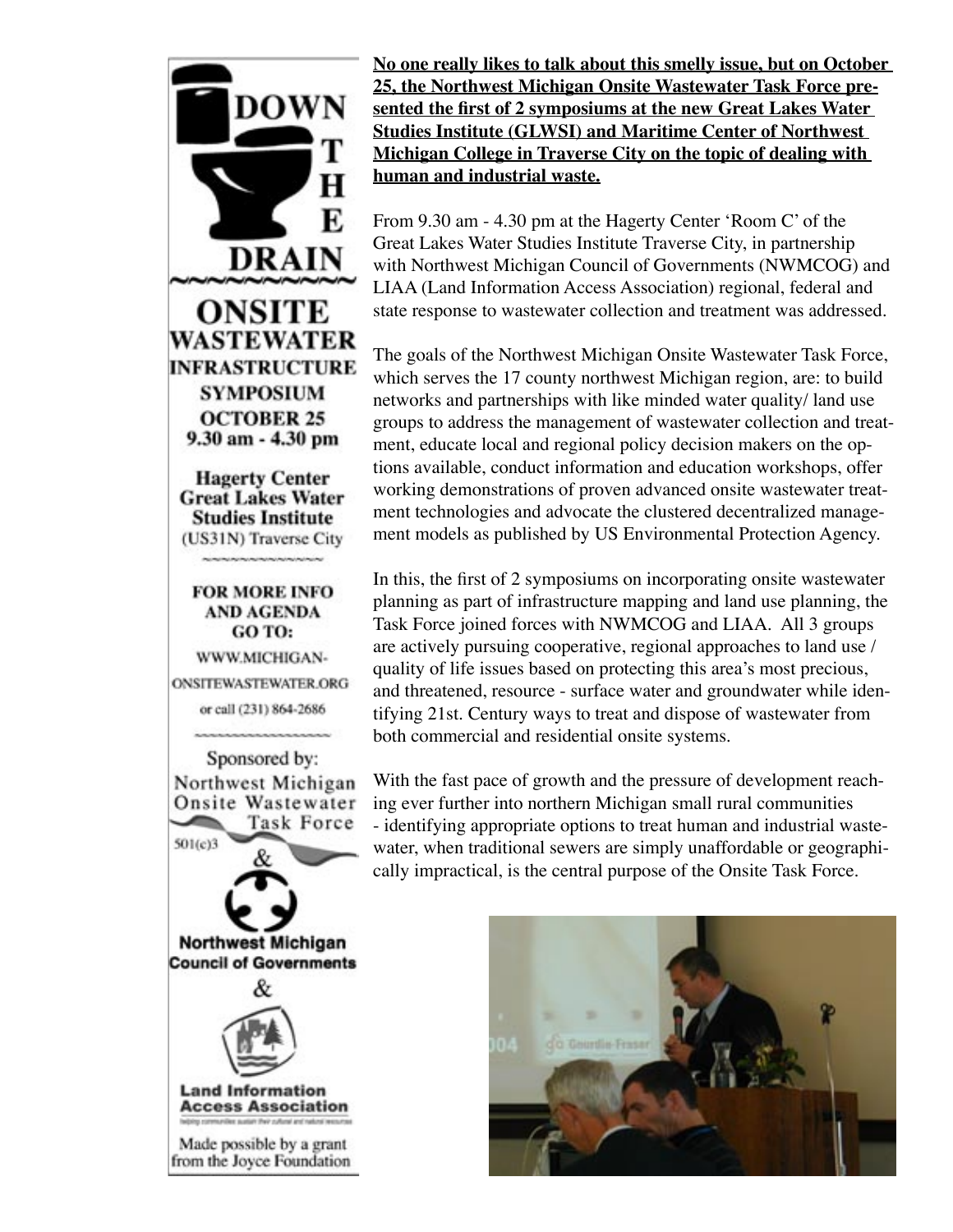An impressive list of speakers assembled to address the possibilities from local, state and federal perspectives.



**1. Megan Olds, Regional Planning Program Manager for Northwest Michigan Council of Governments** explained NWMCOG's role in regional infrastructure planning. The Onsite Task Force, in partnership with NWMCOG, will compile a regional wastewater infrastructure report in 2005 which will help project future costs to maintain, replace aging and extend existing sanitary sewers while identifying areas more suitable for onsite advanced commu-

nity systems. ( A similar report done by South East Michigan Council of Governments estimated the cost at \$14 to \$26 billion over the next 30 years to maintain the current traditional sanitary sewer infrastructure.)

**2. Four local community case studies** detailed differing responses to wastewater infrastructure. a) Grand Traverse County's central septage treatment plant - Chris Buday. Director of Department of Public Works Grand Traverse County

b) Pentwater area Master Utility Plan and considered options - Village of Pentwater Manager Tim Taylor.

c) Mancelona Sanitary Sewer - issues to address / lessons learned - Brett Gourdie. Marketing Director Gourdie-Fraser Inc.

d) Onekama Township - the Onsite Task Force has awarded Onekama a grant to facilitate Responsible Management Entity (RME) planning and consideration of an overlay ordinance - Onekama Twp. Water and Sanitation Committee

#### **3. Janice Heuer. Environmental Engi-**

**neer. State of MI DEQ Cadillac** (shown above), addressed Part 41 amended guidelines for permitting ʻcommunity' onsite systems in reference to Village of Lake Isabella ruling.

#### **4. Dr. Theodore Loudon P.E.. Biosystems. Michigan State University and Bill Crawford** talked about the work of the Michigan Statewide Sanitary Code Task

Force, House Bill 6106 and SB 1346 as they pertain to community clustered and decentralized systems. Dr. Loudon and NWMOWTF Board Member Bill Crawford



of Benzie Leelanau Health Department are both regional representatives on the State Sanitary Code

development committee. The draft White Paper has now been released for general public scrutiny and can be accessed via a link from the Task Force web site.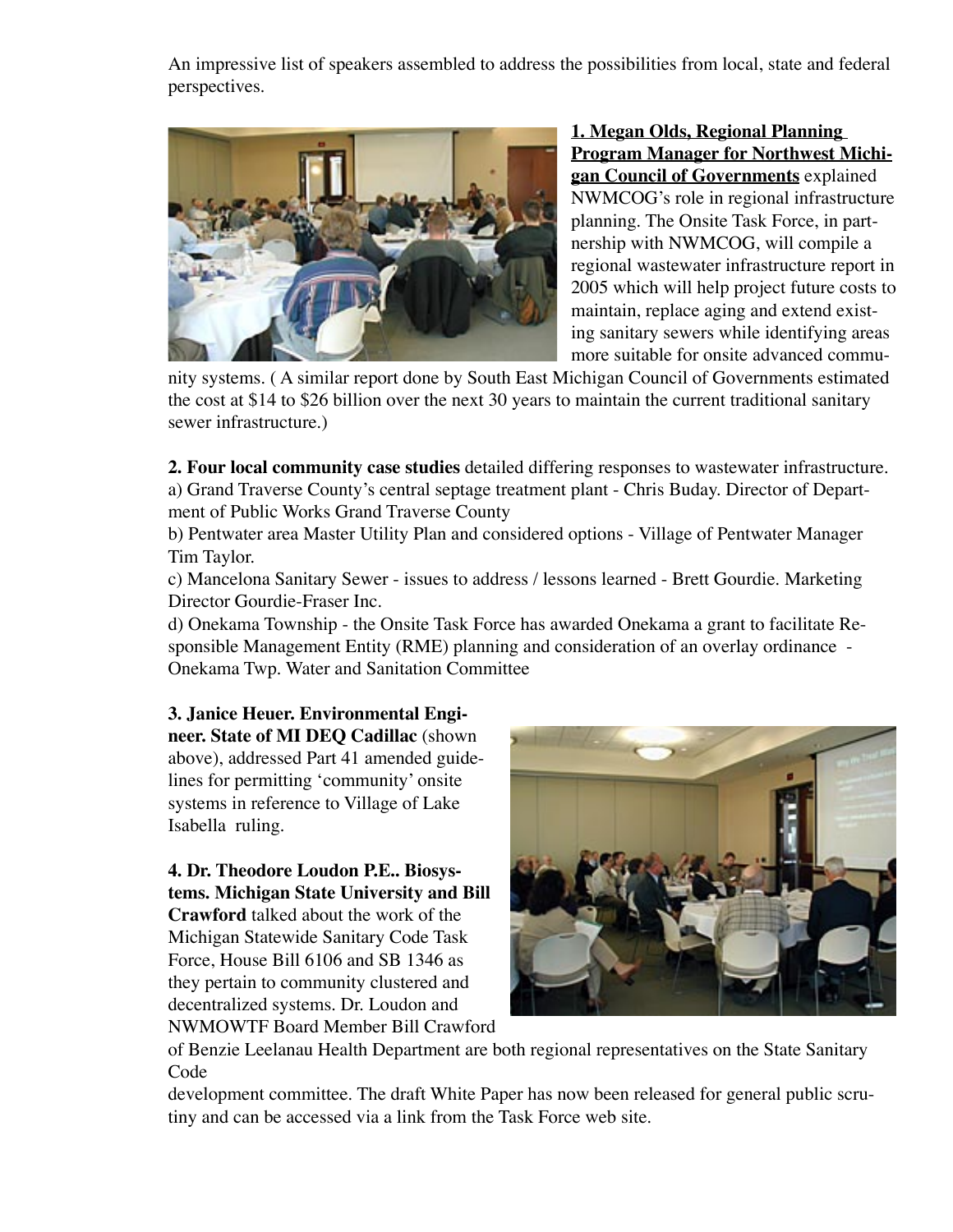**5. Lead speakers in the afternoon were Michael Cox from MDEQ Revolving Fund and Morris Beaton, Environmental Engineer with USEPA Region 5 Programs Branch, Water Division, State National Pollutant Discharge Elimination System (NPDES) Permitting Programs.** 

 Mr. Cox discussed the availability of Strategic Water Quality Initiative Funds to help small communities replace or repair failing or under-sized onsite systems as an alternative to constructing sanitary sewer systems.



 Morris Beaton, shown here with Task Force Chair John Kelley, gave an introduction to US Environmental Protection Agency's Onsite department and EPA's purpose in developing and promoting the implementation of the Voluntary National Guidelines. Of particular interest to symposium attendees was an overview of EPA / State Revolving Fund available onsite programs and funding priorities for 2004/5.

 *November:* Dr. Loudon attended the NOWRA Annual Conference in Albuquerque New Mexico and took with him Task Force publicity materials. An article about the progress of the Task Force was published in the September/October NOWRA Magazine.

*December:* The Task Force was asked to participate in the Michigan 4-H Youth Conservation Council weekend retreat at the Kettunen Center in Missaukee County. With other repre-

sentatives of water related environmental organizations, Dendra Best discussed with 4-H teenagers from throughout the State the impact of septic/onsite systems on groundwater and the environment. As a result, MI 4-H YCC chose this as their Environment Initiative for 2005.

 In partnership with the Task Force these enthusiastic teenagers will conduct a series of outreach workshops directed toward their peers and the general public.



If funded, the Task Force will assist them in creating a science workbook aimed at Grades 4-6 students. MI 4-H YCC students will attend our conferences and Symposia and assist with the *Children's Groundwater Festival scheduled for Earth Day 2005.*

 MI 4-H YCC students will present their activities and findings to a Michigan Senate Committee to be televised on MI Government TV. For more information go to http://www.msue.



msu.edu/cyf/youth/m4hycc.html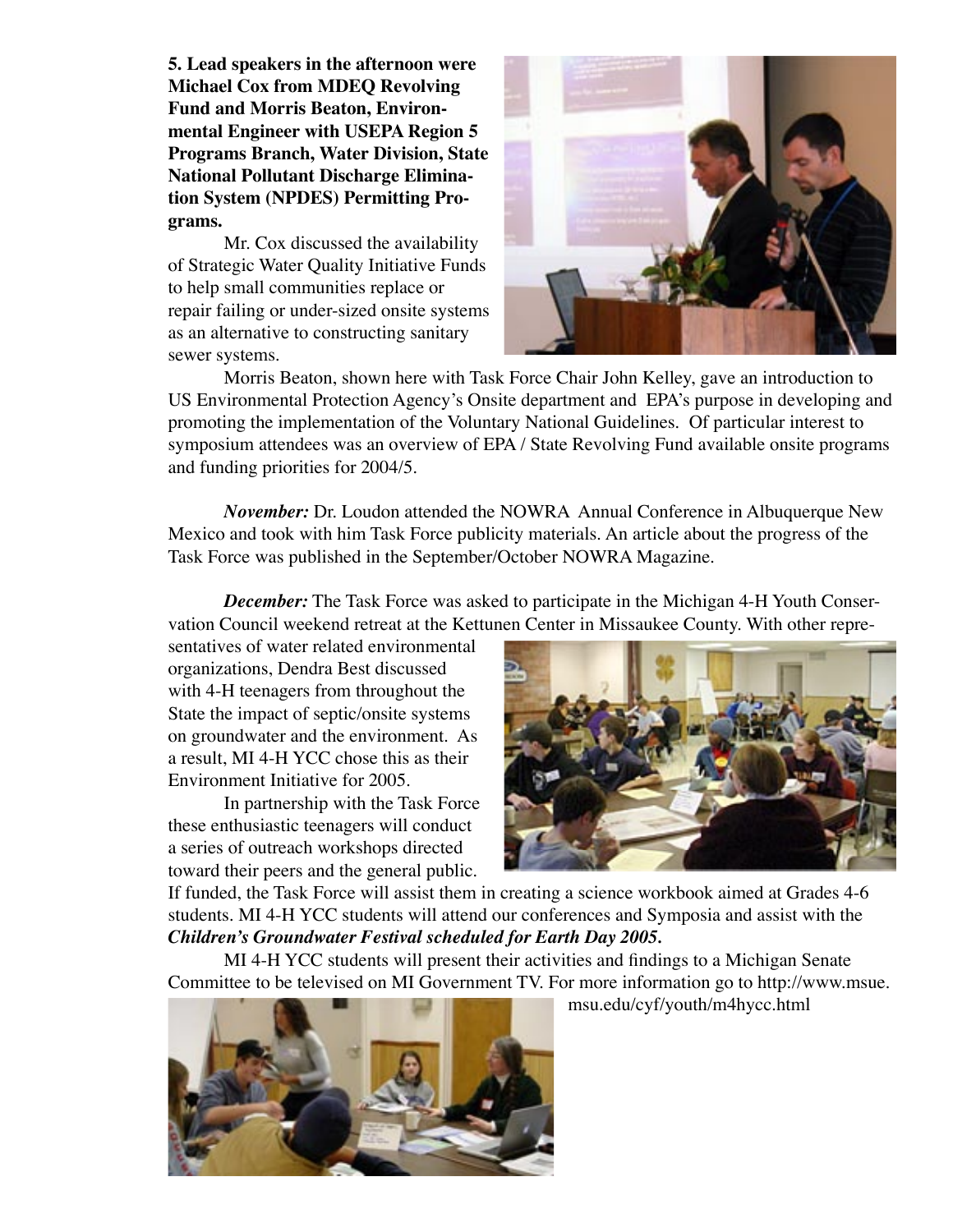#### At the close of business at our Annual Meeting in December 2004, the Task Force:

- 1. Awarded a contract to conduct an Annual Audit to Wilson-Ward CPA.
- 2. Finalized a contract with Northwest Michigan Council of Governments to prepare a Regional Wastewater Infrastructure Report.
- 3. Confirmed that the Task Force was a scheduled presenter and exhibitor at the January 11-13 Michigan Onsite Wastewater Recycling Association Conference at the Kellogg Center, East Lansing.
- 4. Approved the submission of an application to USDA Technical Assistance and Training Grant Program.
- 5. John Kelley was unanimously re-elected as Chair as was Bill Crawford as Vice Chair, and Dendra Best as Secretary. In order to further strengthen internal Fiscal Controls, the office of Treasurer was separated from that of Secretary at Best's request. Krysti Baker was unanimously elected to serve as Treasurer for 2005.
- 6. Board Member Chris Updegraff now represents the newly formed Michigan Concrete Septic Tank Association.
- 7. Approved the Year End 2004 Financial Reports and 2005 Operating Budget.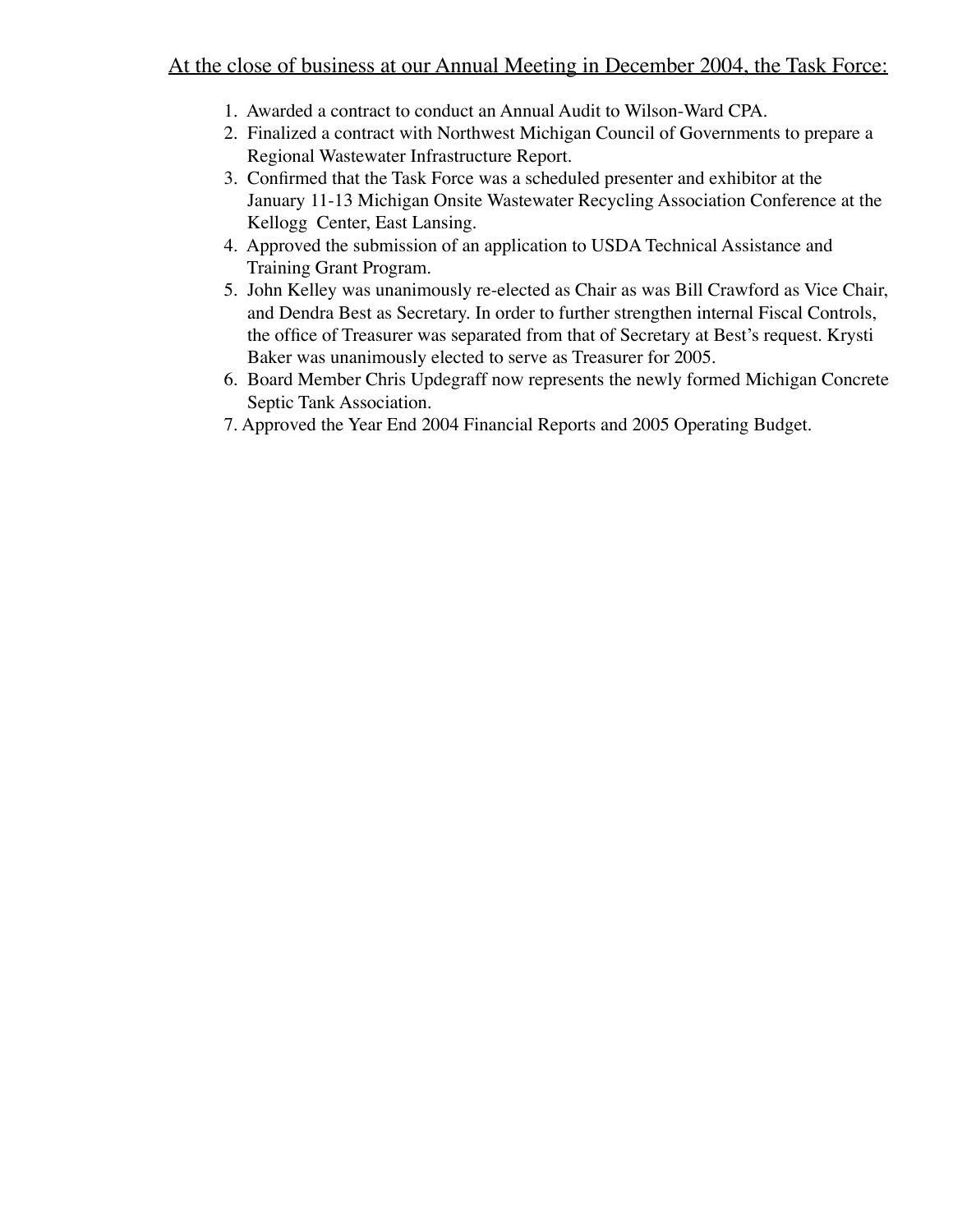### **2005 Activities Schedule**

#### *Public Education:*

*1. We will present a minimum of 3 web casts* (which will feature 3 speakers each with interactive  $Q \& A$ ) covering case examples of how communities have successfully addressed planning, installing and regulating innovative onsite systems.

 The Task Forces will partner with The Local Government Environmental Assistance Network (LGEAN) which is a "first-stop shop" providing environmental management, planning, funding, and regulatory information for local government elected and appointed officials, managers and staff. Located at http://www.lgean.org, LGEAN enables local officials to interact with their peers and others online. In partnership with LGEAN, we will present 3 Internet based wastewater symposiums geared toward that constituency. The first 50 local registrations will be provided free of charge.

#### *2. The Task Force will continue to hold regional public meetings every 2-3 months.*

[Our target audience for both is local elected officials, planning and zoning boards, health department staff and advisory boards, community development organizations, realtors and land use entities, public administration staff, the onsite industry (designers, installers, inspectors and haulers), environmental groups, property associations, lake and river associations and community groups, individual home and small business owners.]

*3. Michigan State University Groundwater Stewardship.* 65 new workshops are scheduled for 2005. At each groundwater/ onsite wastewater workshop, we will target 10 prominent community facilities, or key community leaders who attend, to receive a fecal coloform test of their drinking water well. MSU will explain ground and surface water hydrology and geology. The Task Force will discuss onsite wastewater best practices and options.

*4. In partnership with Northwest Michigan Council of Governments [NWMCOG]*, a report will collect data on regional land use and current and projected development patterns then compare that data with the projected cost of maintenance and provision of existing and projected sewer infrastructure and onsite systems.

Research topics to be covered in partnership with NWMCOG are:

- a. Inventory sanitary sewer systems to determine, through a questionnaire of local service providers/municipalities, the following:
- \* Location of sewers
- \* Area/miles covered
- \* Number of households and businesses served
- \* Average cost per user
- \* 5-year projection of per user cost increase
- \* Treatment plant capacity
- \* Current operating costs of sewer system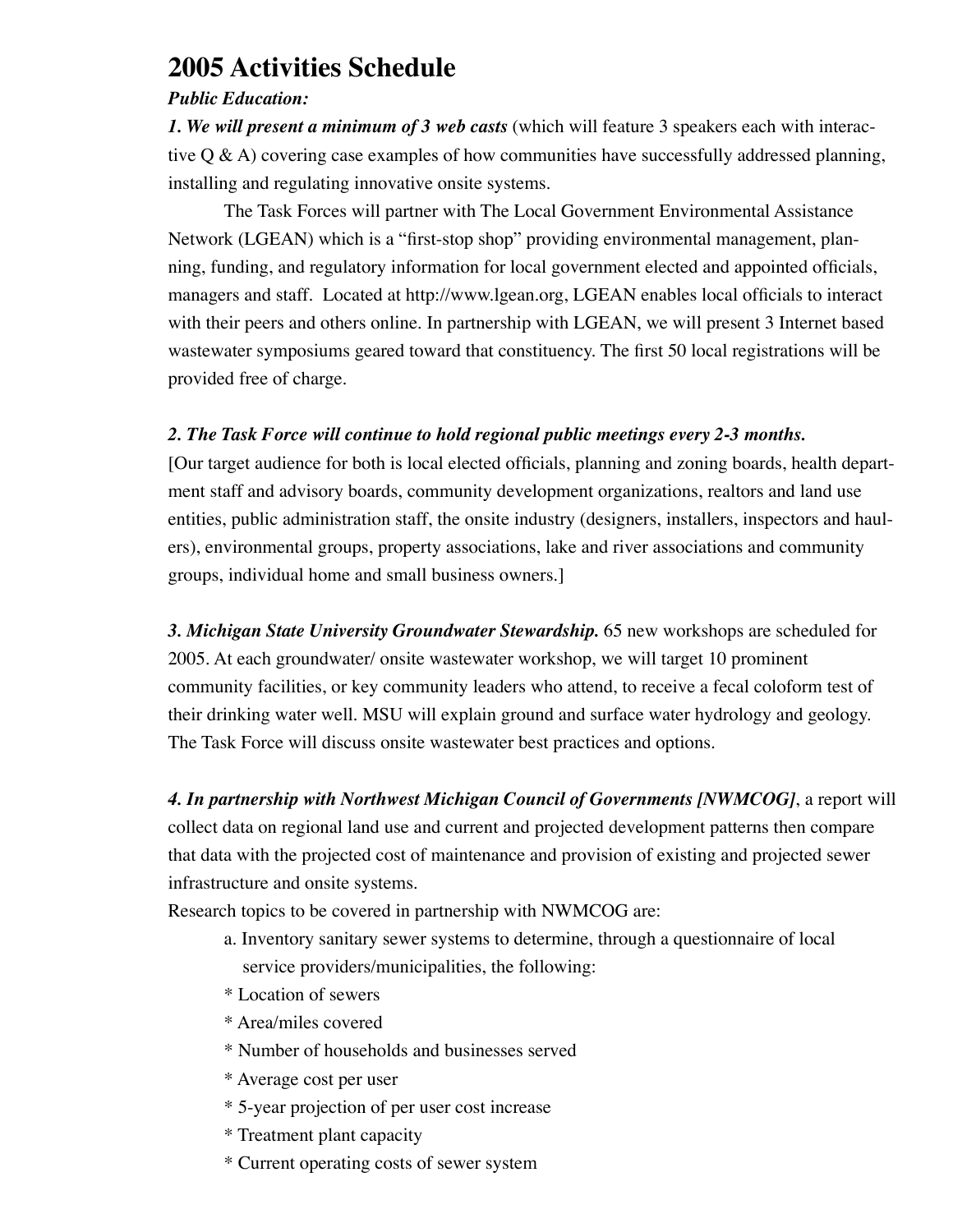- \* Projected increase in operating costs of sewer system
- \* Projected 10 and 20-year cost of routine maintenance, major upgrades and repairs
- \* Estimated costs of proposed new systems or expansions
- \* Rationale for line extensions
- b. Document on-site system use including:
- \* Document number of households on individual home systems by county and health district
- \* Document estimated GPD total flow discharged to groundwater by county and health district from known tank size.
- \* Document number of commercial on-site systems, industrial systems, and hazardous waste systems by county or health district.
- \* Document number of existing Advanced Treatment Units by county and health district
- \* Document Number of on-site permits issued in 2001-2005 by county or health district
- \* Document reasons for on-site permits issued in 2001-2005
	- 1) Replacement 2) New Construction
	- 3) Failure.

c. Document drinking and surface water data including:

- i) Filed Reports of contaminated groundwater, drinking water and surface water.
- ii) Incorporation of published watershed mapping
- iii) Incorporation of published overlay of critical soils and wetlands.

 d. Overlay geographic areas where sanitary sewer lines and treatment irrigation fields and on-site systems are used within watershed boundaries, surface water areas, wetland areas, and critical soils and topographical data to determine areas which may be at-risk for contamination.

 Map "critical impact" areas based on established scientific criteria and with input from regulating agencies and technical peer review.

 e. We will also work in partnership with NWMCOG to host the second of 2 Regional Wastewater Infrastructure Symposium. The first, held in October 2004, detailed community case studies and funding options via EPA and MDEQ. The second will feature additional case studies.

6. We will also work in partnership with like minded groups to maximize the consistent flow of information through joint public education ventures. In 2005 we will partner with Michigan 4-H Youth Conservation Council who have chosen onsite education as their 2005 environmental initiative - this will include testimony given to the Michigan Senate.